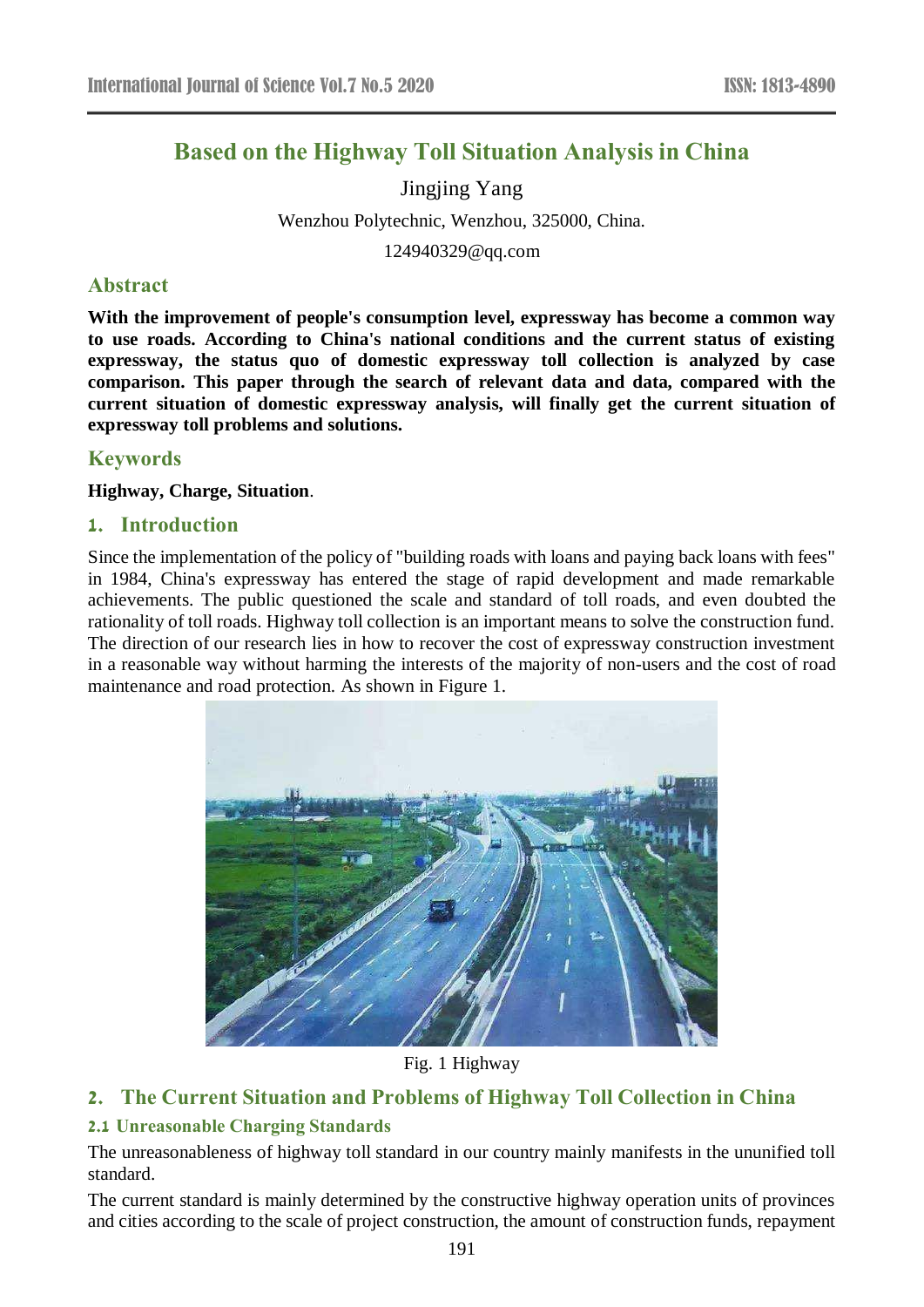requirements, loan term, traffic flow and the income and affordability of road users. On the part of government departments, the implementation of price control may cause harm to the interests of consumers under the circumstance that the information of business units is not fully grasped. Due to the objective existence of information asymmetry between the government and the regulated units, it is difficult for the government to grasp the true cost information of the operating units of the expressway, which makes the formulation or adjustment of the toll standards on the expressway quite arbitrary and subjective, rather than scientific.

#### **2.2 The Establishment and Management of Charging Sites Are Not Standard**

The ministry of transport has stipulated that a Toll Gate should be set up for 40 kilometers, while some local governments have stipulated that one Toll Gate can be set up for every 20 kilometers or less of highway distance. Too tight highway toll station and too high tolls let people's life produced very big inconvenience, has become the regional economic cooperation and development, not only adds to the enterprise and the burden of the people, affected the enthusiasm of the masses to participate in the production flow, and also greatly increase the cost of highway transportation, let the road transport industry competitiveness decreased. As shown in Figure 2.



Fig. 2 Toll Station

#### **2.3 It is Not Clear Whether the Charging Standard is Divided by Model**

At present, the national highway is to use the vehicle personnel or rated load as a reference to the classification of vehicles and charges, but, because there is no unified model classification standards, so there are some problems: first, the model complex, not easy to identify accurately. The size, axle number and other parameters of various models are not the same, it is difficult to classify. Second, in the same type of car, the empty car and full car are not distinguished. The wear and wear caused by empty cars and heavy cars on the road is different, but the charging standard is the same, which means that the payment of empty cars and heavy cars in maintaining the good use of the road has been transferred, which cannot reflect the principle of reasonable and fair. Third, heavy vehicle overload is serious. The number of overloaded vehicles increases day by day, and the tonnage of overloaded vehicles increases accordingly, resulting in the destruction of many highways shortly after they were opened to traffic.

#### **2.4 Illegal Transfer of Road Toll Rights**

In the actual implementation of the provisions of the management method for compensated transfer of highway operation right, due to the drive of local interests and departmental interests, there are some serious phenomena of illegal approval and excessive approval in the transfer of toll collection right, especially the non-standard, non-transparent and non-public transfer operation process, which usually leads to corruption. First, at present, some regulations focus on the issue of special toll collection, which has not yet formed a systematic and complete highway toll collection management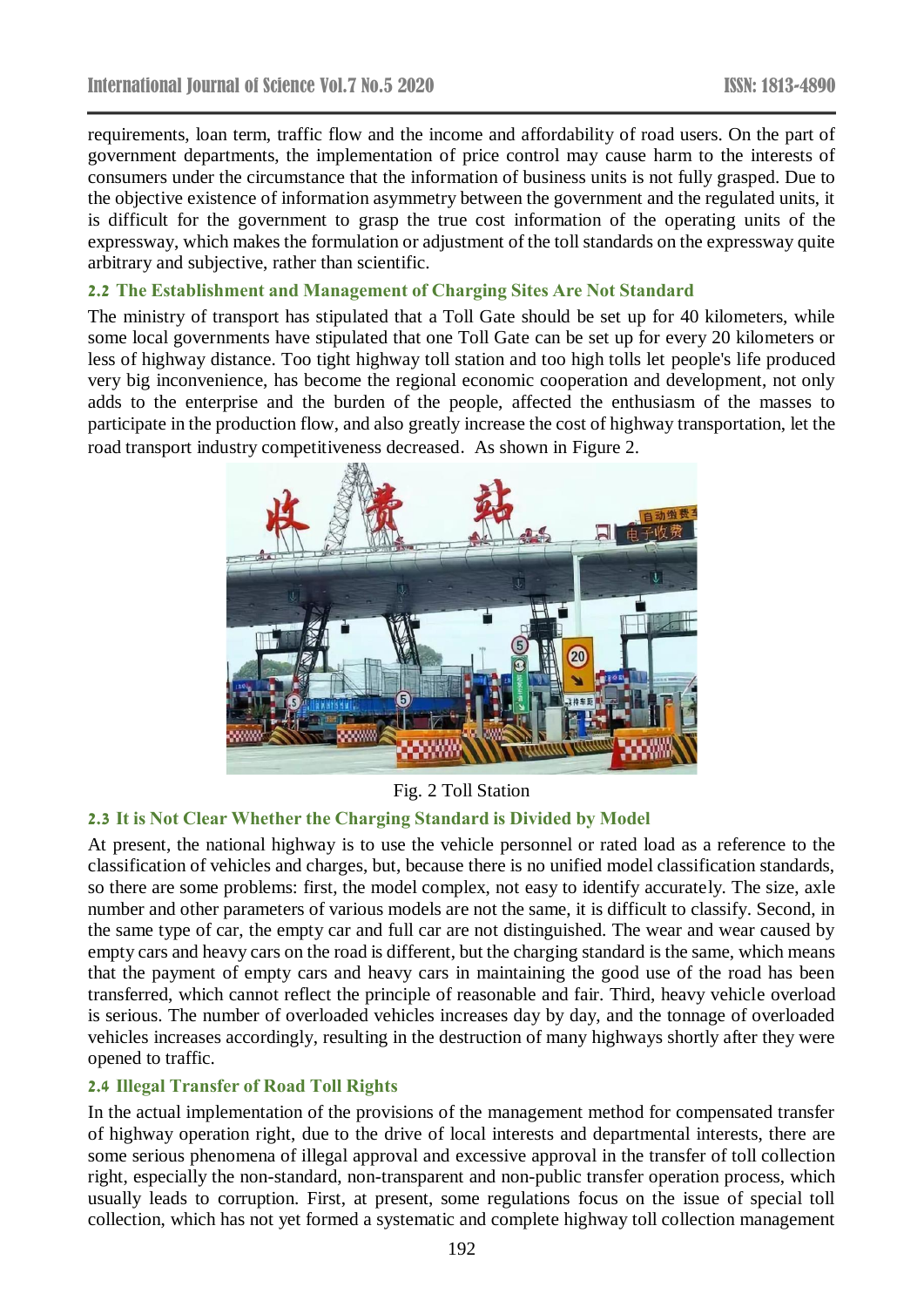system standard system. Secondly, some current regulations are not enough to adapt to the practice of toll roads in terms of the specific content or the standard requirements, compared with the highway toll roads which are developing fast. Third, some of the existing regulations lead to behavioral constraints on fees, and there is no constraint mechanism to ensure that the regulations can be fully implemented.

#### **2.5 The Operation of Enterprise Affects the Public Welfare of Highway**

There is a contradiction between the operation company of highway and the public welfare of highway. There are some highway management companies pay attention to economic benefits, look down on social benefits, in the maintenance of the road investment is very little, the road condition is relatively poor, the social response is strong. After the commercialization of highway assets, the business tax and income tax of highway enterprises flow out of the traffic field. In order to pursue the maximization of profits, some highway operating companies do not use the operating income for highway maintenance or construction, but for other fields, resulting in the state's public welfare highway construction and public welfare transport subsidies or investment, can rarely play its original social benefits.

#### **2.6 Lack of Strict Management Mechanism**

The setting of highway toll agency is huge, the station that collects fees is much, the personnel that collects fees is much, the expense consumes big, the cost that causes collect fees is too high, and the expense that actually USES to repay a loan only accounts for year to collect fees 20% only about, "use expenses to raise a person" phenomenon still exists commonly. In addition, the accounting, management, use of fees and other steps of the supervision is not effective, the loss of ticket fees serious, resulting in the fees due, but also can not repay, artificially increase the number of years of repayment. This kind of management system, most of the projects or can not achieve "fee repayment".

## **3. New Ways of Charging for Highways**

Expressway toll standards shall be unified throughout the country, and toll stations shall be set up in strict accordance with national standards. Charging standards for different models are unified into industry standards. Charging standards and vehicle manufacturing standards are combined to formulate charging policies and classify vehicles according to certain standards. At the level of policy, formulate the highway management methods and regulations that are unified in the country; At the execution level, it is also necessary to formulate operational implementation methods. Standardize the management and operation of the company and strengthen the system construction; Establish and improve personnel training mechanism, fees rationalization, standardization.

First, reasonably determine the charge standard.

In order to ensure that highway charging standards of fairness, rationality, scientific and humanism, should fully consider the traffic, the change of traffic situation, investment, operating cost, the loan interest rate, discount rate, maintenance and repair costs and other factors, in the case of calculating empirical data form pricing model, allowing each highway charge standard of theoretical calculated value, and then on the basis of each section of special right to consider the effects of other factors to numerical amended, finally determine the fee standards.

Second, strengthen the management of toll stations and standardize the charging behavior.

In the first half of 2004, the ministry of transport, the ministry of finance, the ministry of supervision, the national development and reform commission, the state council and other departments jointly launched the first phase of the special clean-up work of toll roads. Related departments strengthen the management of special achievements, the formation of long-term mechanism to reduce the toll charge standard, comprehensive clean up the high road extension fee and toll fee standards violations and the phenomenon of unreasonable fees, determined to cancel ShouFeiQi full fees, no longer continue to space charge is not in conformity with the provisions of the site, to improve the fees of various kinds of illegal violation.